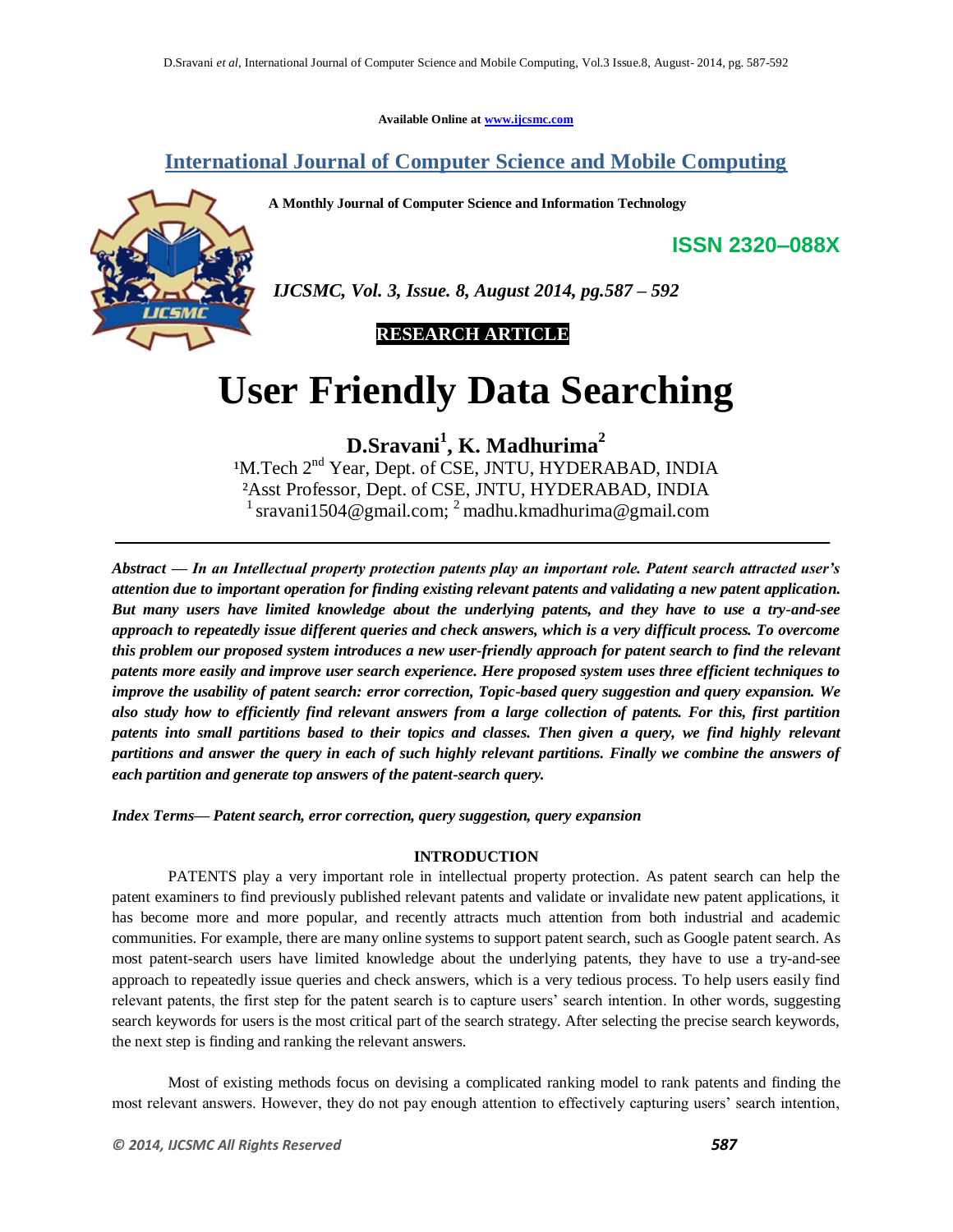which is at least as important as ranking patents. To address this problem, in this paper, we propose a new userfriendly patent search paradigm, which can help users find relevant patents more easily and improve user search experience. As users' query keywords may have typos, existing methods will return no answer as they cannot find patents matching query keywords. To alleviate this problem, we propose an error-correction technique to suggest similar terms for the query keywords and return answers of the similar terms. In addition, to help users formulate high-quality queries, as users type in keywords, we suggest keywords that are topically relevant to the query keywords. In this way, users can interactively issue queries and modify their keywords if there is no relevant answer, which can provide users with gratifications. As users may not understand the underlying patents precisely, they may type in ambiguous keywords or inaccurate keywords.

To this end, we propose a query expansion-based technique to recommend users relevant keywords. We discuss two methods to efficiently suggest relevant keywords. To summarize, we use these three techniques to help users search patents more easily and improve the usability of patent search. In addition, existing methods only focus on the effectiveness of patent search and neglect the fact that the search efficiency is also very important. To address this problem, we propose a new method to improve search efficiency. We note that the patents are usually classified into different classes based on the topics. Classify the patents based on the classes and the topics of the patents using the topic model, and generate several patent partitions, such that patents in the same partition are very topically relevant and those in different partitions are not very relevant. Then, given a query, we find highly relevant partitions and use each partition to efficiently find relevant patents of the query. Finally, we combine the results from each partition and generate the top-k answers. Experimental results show that our method achieves high efficiency and result quality.

## **EXISTING SYSTEM**

A search mechanism improves the performance of a queue system including a queue for storing a plurality of data items and search mechanism by maintaining a key cache data structure having an array of entries, each of which has a key field and a pointer field. The key and pointer fields respectively of each cache entry are used for storing a key value of a different one of the enqueued data items of the queue and a pointer to that enqueued item. The key of each Data item to be enqueued is used to generate an index value for accessing a location of the key Cache array to obtain immediate access to the corresponding enqueued data item thereby reducing the search time for determining the proper point within the queue for inserting the data item to be added.

Most of the existing methods focus on devising a complicated ranking model to rank patents and finding the most relevant answers. They do not pay enough attention to effectively capturing users search intention which is at least as important as ranking patents. As users query keywords may have typos existing methods will return no answer as they cannot find patent matching query keywords.

# **PROPOSED SYSTEM**

a user-friendly patent search paradigm which help users to find relevant patents more easily and improve user search experience. Error correction technique is used to suggest similar terms for query keywords and return answers of similar terms when user keyword has any typos. We also suggest keywords that are topically relevant to the query keywords. On the other hand, the same entity may have different representations. For example "car" and "sedan" are relevant to "automobile", thus if users type in a keyword "car", we may need to expand the keyword to "automobile". To this end, we propose a query expansion based technique to recommend users relevant keywords.

We can classify the patents based on the classes and the topics of the patents using the topic model and generate several patent partitions, such that patents in the same partition are very topically relevant and those in different partitions are not very relevant. Patent partitions are stored in different nodes in the cluster. The Indexing component builds inverted indexes on top of each partition. Then for each query, the Patent Partition Selection component selects top highly relevant data partitions and routes the query to such relevant partitions to find local answers. The Query Processing component computes answers in the local partitions. Finally the Query Aggregation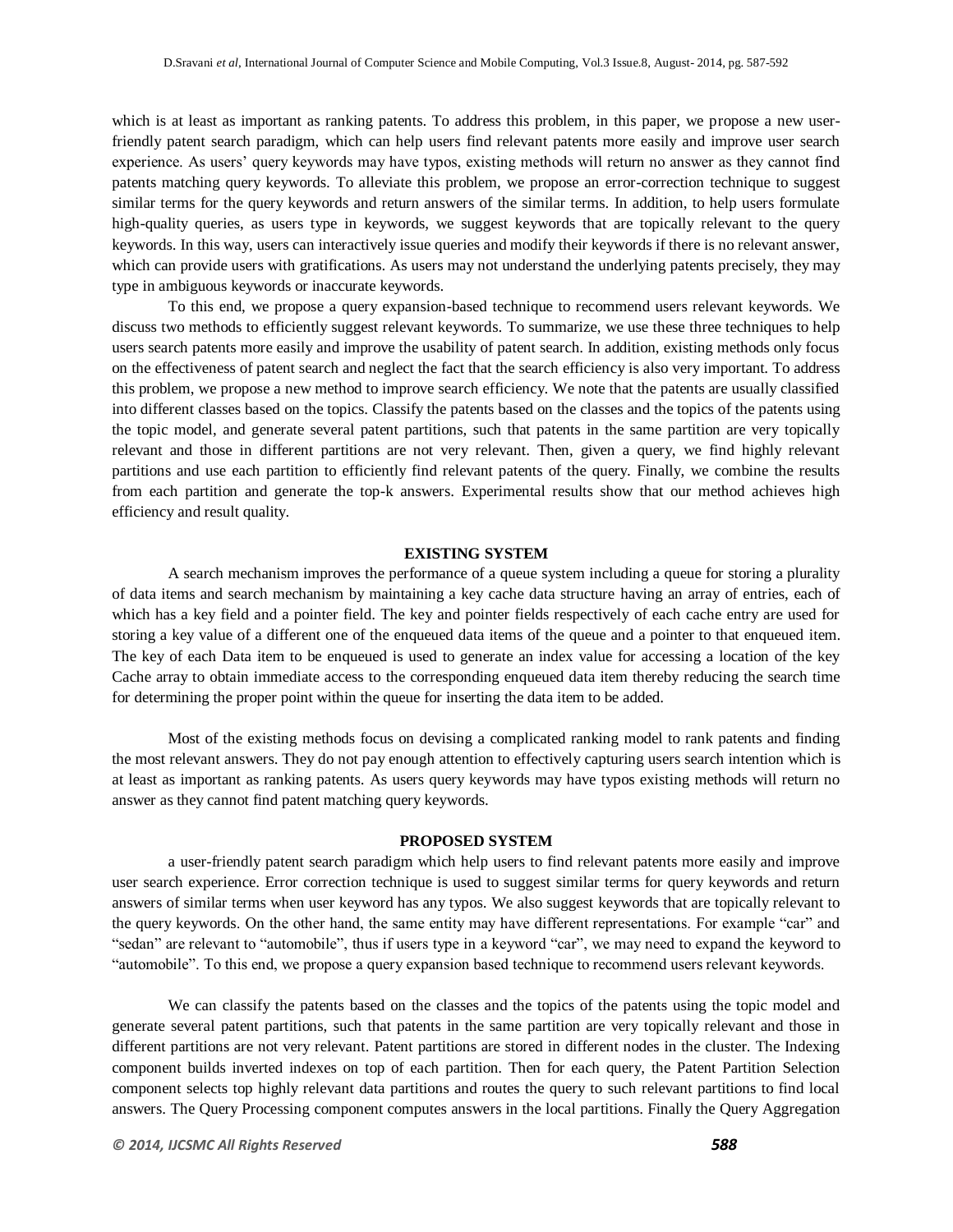component combines the local results and the Ranking component ranks the answers to return the final top-k answers. Finally we combine the results from each partition and Generate the top-*k* answers.

# **SYSTEM ARCHITECTURE**

Patent search is for finding the patents that are already there. There are several unique challenges in patent search, mainly due to the difficulty of understanding users query intent and efficiently matching the query keywords to patents. Our project proposes three effective techniques **error correction, topic based query suggestion, query expansion** to improve the usability of patent search. In this architecture user enters the patent search page using the login. If he is a new user he is registering with the page.

The user enters the patent search keyword then the key words will error corrected if is there any error. And keyword got expanded regarding with the search term. Next Patent will searched in the patent partitions that are stored in patent Database. The results will group and the top answers for the searched patent will be displayed to the user.



Fig 1: User-friendly patent search architecture.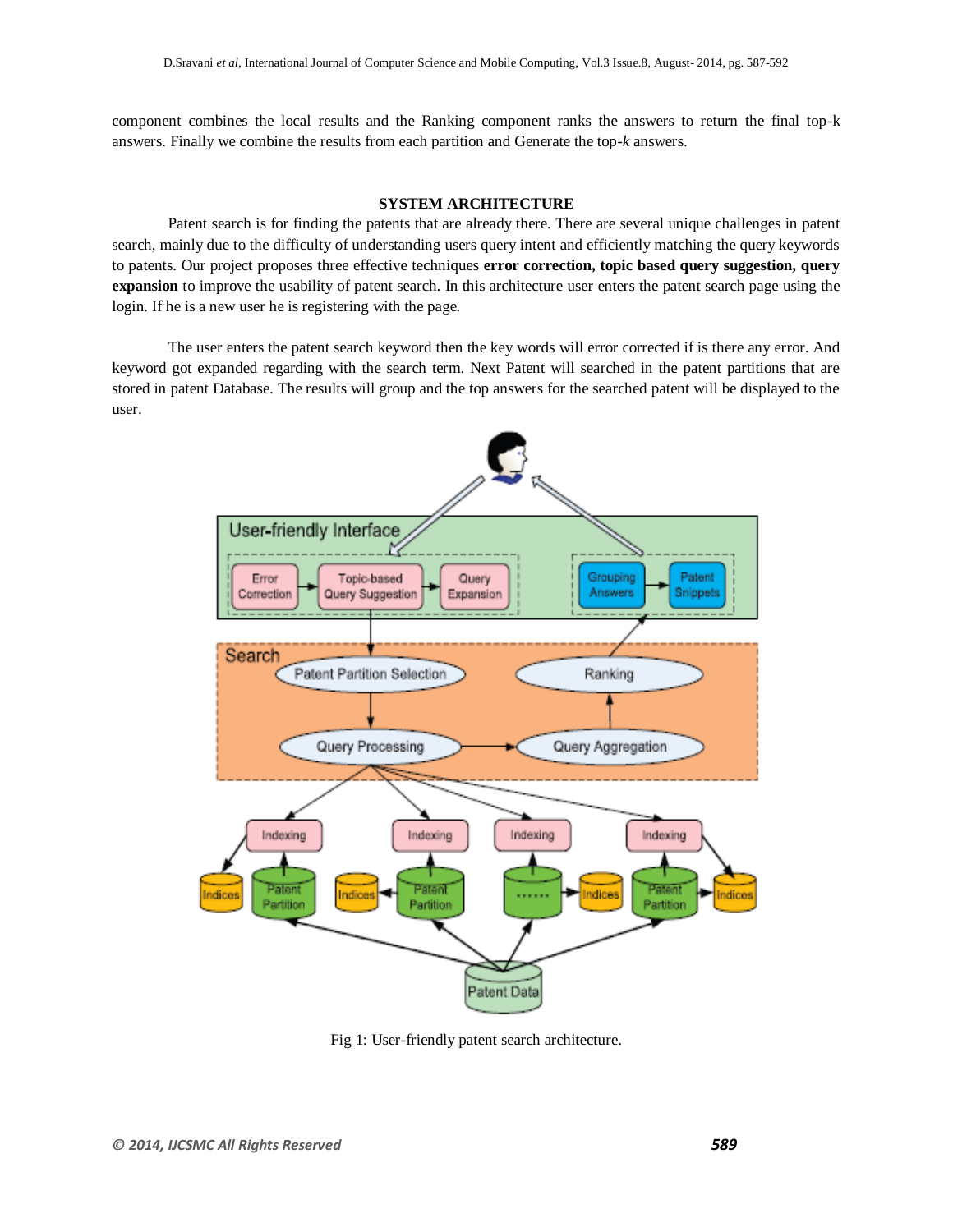# **User-Friendly Interface**

To capture users' query intention, we introduce several effective techniques to make patent search user friendly and help users easily find relevant patents.

# **Automatic Error Correction**

In the automatic error correction we are using trie structure to do efficient keyword correction and completion. We are considering the prefix of the query word if it is not familiar with the trie node then we don't want to consider that keyword.



**Patent Database** 

# **Fig 2 Automatic error correction module diagram**

## **Topic-Based Query Suggestion**

The topic based model is estimating the probability of the next query keyword. If a keyword in patents is more topically coherent with the previously typed query word it will be getting the higher score.



**Patent Database** 

**Fig 3 Topic based query suggestion module diagram**

#### **Query Expansion**

In the query expansion we will be using the search engine for suggesting the relevant keyword. And we are using the relevant keywords from the query log for the expansion purpose.



**Fig 4 Query expansion module diagram**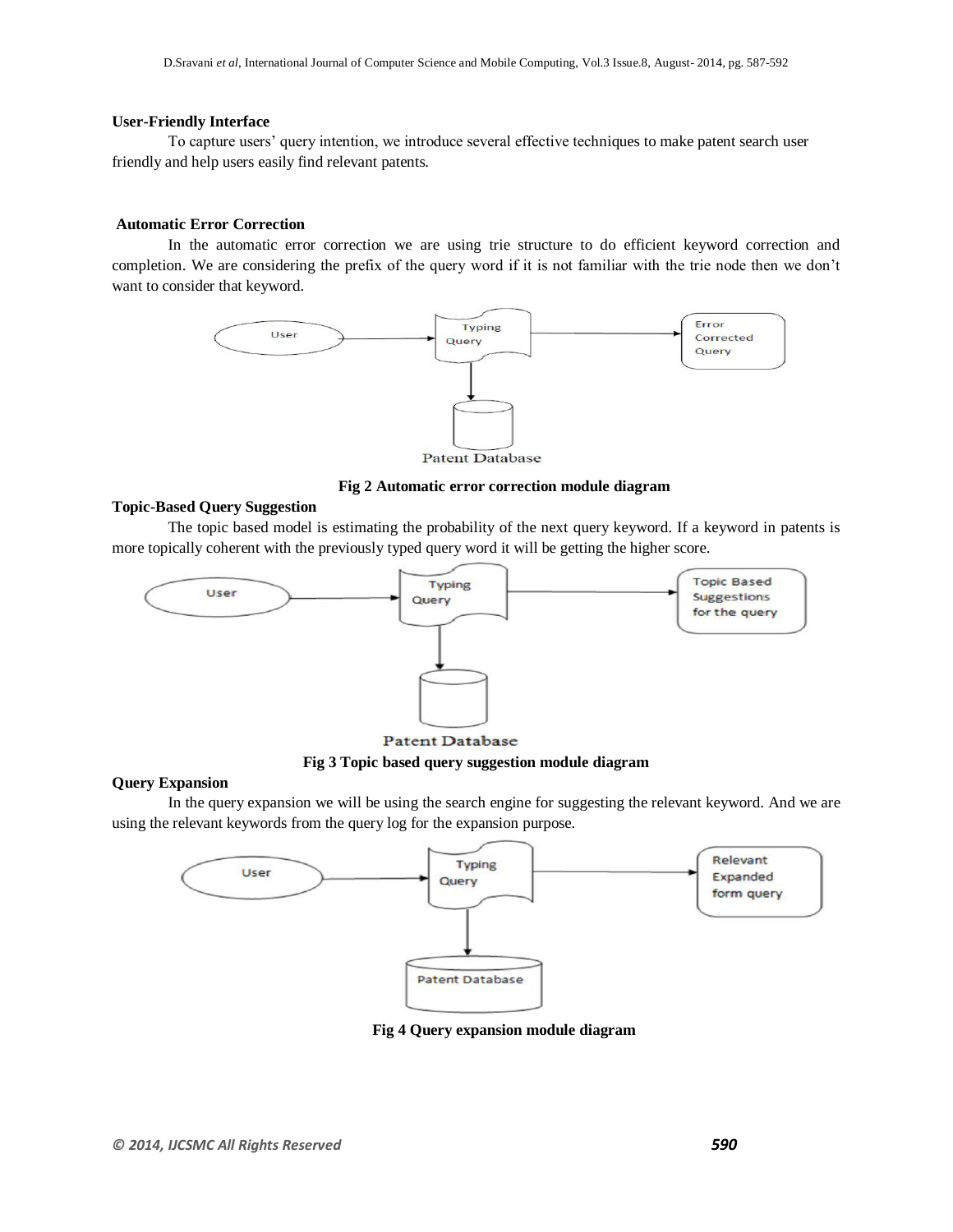# **Ranking:**

In this module we are ranking the answers that are obtained for our query search by the probability of most relevant patent. We are finding the most relevant patent regarding with the patent search.



**Fig 5 Ranking module diagram**

# **Patent partition selection**

In this module we are selecting the partition regarding with our patent search using two relevancies. That is topic relevancy and keyword relevancy. Using these two relevancies we are finding the top relevant partitions.



**Fig 6 Patent partition selection module diagram**